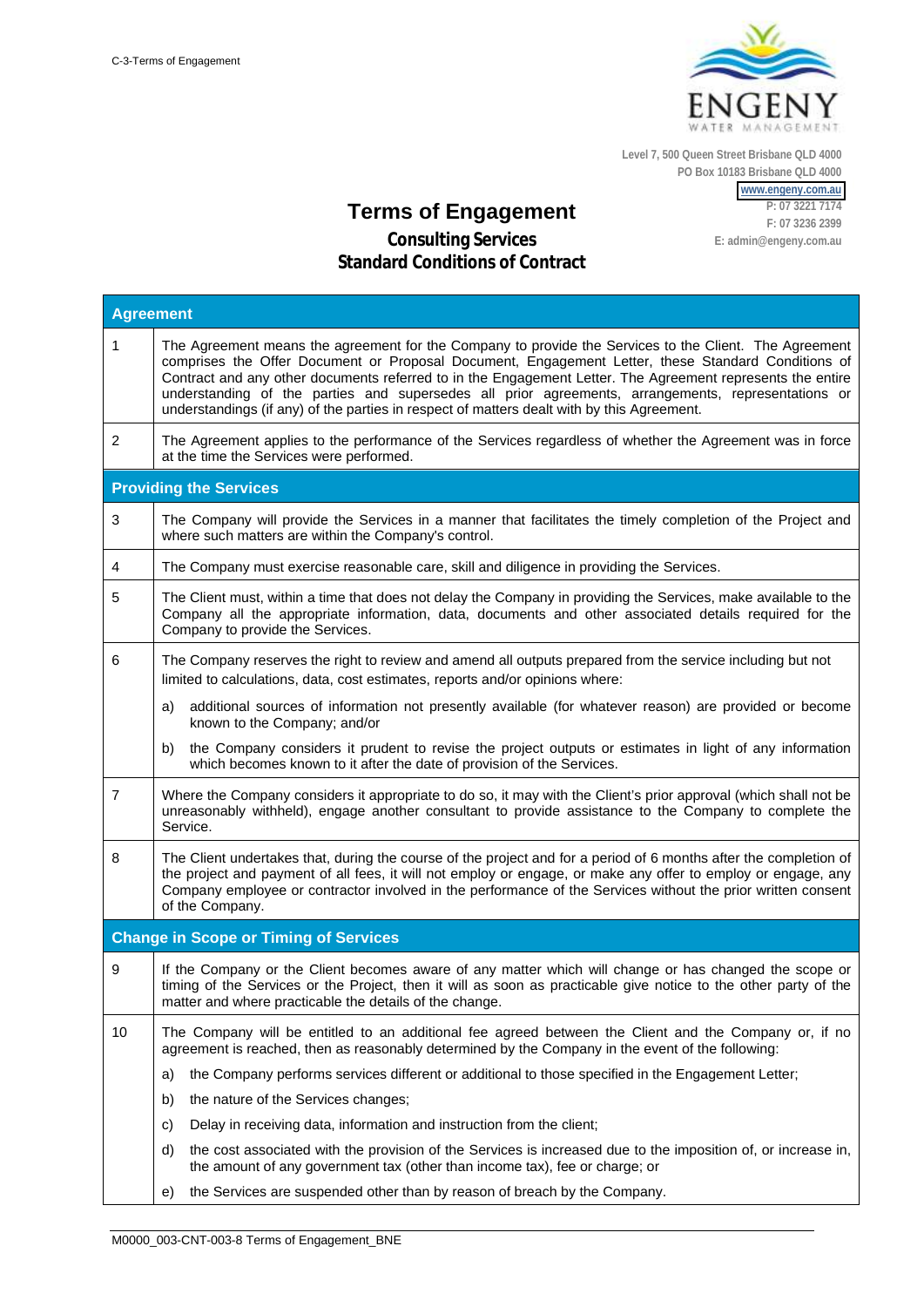# **Terms of Engagement**



| <b>Limitations of Liability &amp; Third Party Indemnity</b> |                                                                                                                                                                                                                                                                                                                                                                                                                                                                                                                                                                                                                                                                                                                                                                                                                                                                                                                                                                                                                                                                                                                                                                                                     |  |
|-------------------------------------------------------------|-----------------------------------------------------------------------------------------------------------------------------------------------------------------------------------------------------------------------------------------------------------------------------------------------------------------------------------------------------------------------------------------------------------------------------------------------------------------------------------------------------------------------------------------------------------------------------------------------------------------------------------------------------------------------------------------------------------------------------------------------------------------------------------------------------------------------------------------------------------------------------------------------------------------------------------------------------------------------------------------------------------------------------------------------------------------------------------------------------------------------------------------------------------------------------------------------------|--|
| 11                                                          | Notwithstanding any other clause of this Agreement, neither Party is liable to the other in contract, in tort<br>(including but not limited to negligence), in equity, by operation of statute or otherwise for any kind of:                                                                                                                                                                                                                                                                                                                                                                                                                                                                                                                                                                                                                                                                                                                                                                                                                                                                                                                                                                        |  |
|                                                             | indirect or consequential loss or damage;<br>i)                                                                                                                                                                                                                                                                                                                                                                                                                                                                                                                                                                                                                                                                                                                                                                                                                                                                                                                                                                                                                                                                                                                                                     |  |
|                                                             | ii)<br>loss of opportunity;                                                                                                                                                                                                                                                                                                                                                                                                                                                                                                                                                                                                                                                                                                                                                                                                                                                                                                                                                                                                                                                                                                                                                                         |  |
|                                                             | loss of revenue;<br>iii)                                                                                                                                                                                                                                                                                                                                                                                                                                                                                                                                                                                                                                                                                                                                                                                                                                                                                                                                                                                                                                                                                                                                                                            |  |
|                                                             | loss of profit or anticipated profit;<br>iv)                                                                                                                                                                                                                                                                                                                                                                                                                                                                                                                                                                                                                                                                                                                                                                                                                                                                                                                                                                                                                                                                                                                                                        |  |
|                                                             | loss of contracts;<br>V)                                                                                                                                                                                                                                                                                                                                                                                                                                                                                                                                                                                                                                                                                                                                                                                                                                                                                                                                                                                                                                                                                                                                                                            |  |
|                                                             | loss of goodwill;<br>vi)                                                                                                                                                                                                                                                                                                                                                                                                                                                                                                                                                                                                                                                                                                                                                                                                                                                                                                                                                                                                                                                                                                                                                                            |  |
|                                                             | vii) loss arising from business interruption; or                                                                                                                                                                                                                                                                                                                                                                                                                                                                                                                                                                                                                                                                                                                                                                                                                                                                                                                                                                                                                                                                                                                                                    |  |
|                                                             | viii) liability arising out of or in connection with pollution or contamination;                                                                                                                                                                                                                                                                                                                                                                                                                                                                                                                                                                                                                                                                                                                                                                                                                                                                                                                                                                                                                                                                                                                    |  |
|                                                             | arising out of or in connection with this Agreement incurred or suffered by a party, or any other person.                                                                                                                                                                                                                                                                                                                                                                                                                                                                                                                                                                                                                                                                                                                                                                                                                                                                                                                                                                                                                                                                                           |  |
| 12                                                          | The Client shall indemnify, defend and hold harmless the Company and its respective subsidiaries and/or<br>affiliates and the officers, agents, employees and authorised representatives of the foregoing from and against<br>any and all claims, demands, suits, actions, legal or administrative proceedings or may be, made by or on<br>behalf of any third parties and from any losses or damages of any name or nature arising the from or in<br>connection therewith whether arising before the completion of the Agreement or Services or after completion of<br>the Agreement or the Services and in any manner caused, or claimed to be caused, occasioned or contributed<br>to in whole or in part, by reason of any act, omission fault or negligence (whether active or passive) of the<br>Company, its suppliers, subcontractors or anyone acting or purporting to act under its direction or control or on<br>the Company's behalf. This indemnity shall expressly include indemnity by the Client to the company for<br>property damage and injury to or death of any third party including any person who is employed by or acting<br>under the direction or control of the Client. |  |
| 13                                                          | The liability of the Company in respect of any claim arising out of or in connection with this Agreement, the<br>Services, the Project or otherwise, whether arising in contract, in tort, in equity, by operation of statute or<br>otherwise is limited solely to the repetition by the Company of the Services which are shown to be deficient.<br>The Company will be liable to re-perform its Services to rectify such deficient Services only up to a cost to the<br>Company which does not exceed the amount of Fees paid in respect of such deficient Services.                                                                                                                                                                                                                                                                                                                                                                                                                                                                                                                                                                                                                              |  |
| 14                                                          | The liability of the Client and the Company to each other whether arising in contract, in tort (including but not<br>limited to negligence), in equity, by operation of statute or otherwise must be reduced proportionately to the<br>extent that a breach of contract, the failure to comply with a Relevant Law, or the negligent act or omission of a<br>party or its consultants, agents or other contractors contributed to the loss, damage, costs, claims, liability,<br>expense, outgoing or payment incurred by the other party.                                                                                                                                                                                                                                                                                                                                                                                                                                                                                                                                                                                                                                                          |  |
|                                                             | <b>Services Provided Exclusively for Client</b>                                                                                                                                                                                                                                                                                                                                                                                                                                                                                                                                                                                                                                                                                                                                                                                                                                                                                                                                                                                                                                                                                                                                                     |  |
| 15                                                          | The Services by the Company are provided for the exclusive benefit of the Client and the Company accepts no<br>liability to any person other than the Client in respect of any claim arising out of or in connection with the<br>Services, the Project or any relationship established by this Agreement whether arising in contract, in tort<br>(including but not limited to negligence), in equity, by operation of statute or under any Law or otherwise. If the<br>Client allows any third party to enjoy the benefit of the Services or instructs the Company to provide a third<br>party with any report, data, drawing or other product of the Company's Services the Client hereby agrees to<br>indemnify and hold harmless the Company against any claim by that third party.                                                                                                                                                                                                                                                                                                                                                                                                             |  |
| <b>Insurance</b>                                            |                                                                                                                                                                                                                                                                                                                                                                                                                                                                                                                                                                                                                                                                                                                                                                                                                                                                                                                                                                                                                                                                                                                                                                                                     |  |
| 16                                                          | The Company and the Client must each have insurance cover for any loss or damage in adequate amounts<br>and for the risks each bears under this Agreement as required by statute or otherwise as is reasonable in the<br>circumstances. The Company and the Client must each have a Public Liability insurance policy for an amount<br>adequate to cover any risk that party bears under this Agreement.                                                                                                                                                                                                                                                                                                                                                                                                                                                                                                                                                                                                                                                                                                                                                                                            |  |
| 17                                                          | The Companies aggregate liability (including liability for any consequential or indirect loss or damage) to the<br>Client arising out of the Companies performance or non-performance of services (whether under the law of<br>contract, tort, statute or otherwise) shall be limited to the extent permissible by law to 3 times the fee payable to<br>the Company for the service or \$0.5 million, whichever is the lesser.                                                                                                                                                                                                                                                                                                                                                                                                                                                                                                                                                                                                                                                                                                                                                                      |  |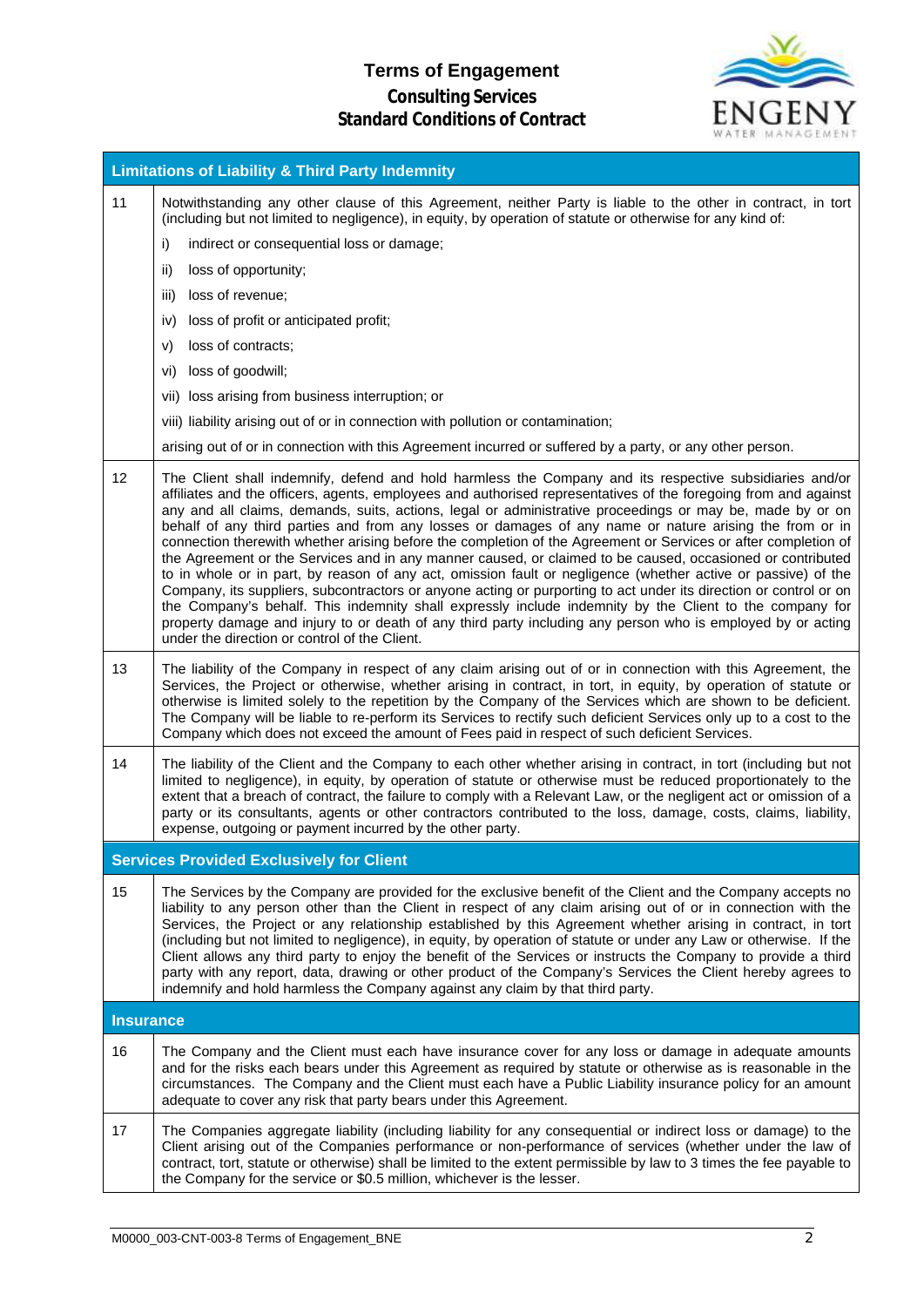# **Terms of Engagement**



| <b>Confidential Information</b> |                                                                                                                                                                                                                                                                                                                                                                                                                                                                                                                                                                                                                                                                                                                                                                                                                                                                                                                                                                                                                                                                                                                                                                          |  |  |
|---------------------------------|--------------------------------------------------------------------------------------------------------------------------------------------------------------------------------------------------------------------------------------------------------------------------------------------------------------------------------------------------------------------------------------------------------------------------------------------------------------------------------------------------------------------------------------------------------------------------------------------------------------------------------------------------------------------------------------------------------------------------------------------------------------------------------------------------------------------------------------------------------------------------------------------------------------------------------------------------------------------------------------------------------------------------------------------------------------------------------------------------------------------------------------------------------------------------|--|--|
| 18                              | Confidential Information means all information which, by its nature or by the circumstances of its disclosure, is<br>or could reasonably be expected to be regarded as confidential to a party and includes concepts, technical and<br>operational information owned or used by a party and details of any clients, customers or suppliers of a party.                                                                                                                                                                                                                                                                                                                                                                                                                                                                                                                                                                                                                                                                                                                                                                                                                   |  |  |
|                                 | The Company must not disclose, or allow to be disclosed to any person, any of the Confidential<br>a)<br>Information of the Client without the prior written consent of the Client.                                                                                                                                                                                                                                                                                                                                                                                                                                                                                                                                                                                                                                                                                                                                                                                                                                                                                                                                                                                       |  |  |
|                                 | The Client must not disclose, or allow to be disclosed to any person, any of the Confidential Information<br>b)<br>of the Company without the prior written consent of the Company.                                                                                                                                                                                                                                                                                                                                                                                                                                                                                                                                                                                                                                                                                                                                                                                                                                                                                                                                                                                      |  |  |
|                                 | The Company must only use Confidential Information of the Client for the purpose for which it was<br>C)<br>disclosed and must not make use of such Confidential Information or any part of it to the competitive<br>disadvantage of the Client.                                                                                                                                                                                                                                                                                                                                                                                                                                                                                                                                                                                                                                                                                                                                                                                                                                                                                                                          |  |  |
|                                 | The Client must only use Confidential Information of the Company for the purpose for which it was<br>d)<br>disclosed and must not make use of such Confidential Information or any part of it to the competitive<br>disadvantage of the Company.                                                                                                                                                                                                                                                                                                                                                                                                                                                                                                                                                                                                                                                                                                                                                                                                                                                                                                                         |  |  |
|                                 | The Company shall be entitled to retain a copy of all documents related to the Project for its records,<br>e)<br>subject to its continuing obligations under this clause.                                                                                                                                                                                                                                                                                                                                                                                                                                                                                                                                                                                                                                                                                                                                                                                                                                                                                                                                                                                                |  |  |
|                                 | <b>Intellectual Property and Copyright</b>                                                                                                                                                                                                                                                                                                                                                                                                                                                                                                                                                                                                                                                                                                                                                                                                                                                                                                                                                                                                                                                                                                                               |  |  |
| 19                              | All Intellectual Property Rights the Company creates or develops or has created or developed in connection<br>with Company Material vest in the Company. The Company grants the Client a royalty free, non transferable,<br>non exclusive, revocable licence to use the Company Material solely in connection with the Services for the<br>duration of this Agreement, subject to the Company receiving full and unabated payment for the Services.                                                                                                                                                                                                                                                                                                                                                                                                                                                                                                                                                                                                                                                                                                                      |  |  |
| 20                              | The Client acknowledges that nothing in this clause operates to grant to the Client any right, claim, title or<br>interest in or to any Company Material. The Company Material must not be disclosed to third parties without the<br>Company's prior written consent.                                                                                                                                                                                                                                                                                                                                                                                                                                                                                                                                                                                                                                                                                                                                                                                                                                                                                                    |  |  |
| 21                              | The Client grants to the Company a non exclusive licence to use the Client's Intellectual Property Rights,<br>including any software and data, to the extent necessary for Company to provide the Services.                                                                                                                                                                                                                                                                                                                                                                                                                                                                                                                                                                                                                                                                                                                                                                                                                                                                                                                                                              |  |  |
| 22                              | Copyright in all drawings, reports, specifications, bills of quantity, calculations and other documents provided by<br>the Company in connection with the engagement shall remain the property of the Company.                                                                                                                                                                                                                                                                                                                                                                                                                                                                                                                                                                                                                                                                                                                                                                                                                                                                                                                                                           |  |  |
|                                 | <b>Duration of Agreement</b>                                                                                                                                                                                                                                                                                                                                                                                                                                                                                                                                                                                                                                                                                                                                                                                                                                                                                                                                                                                                                                                                                                                                             |  |  |
| 23                              | The Agreement continues until completion of the Services unless either party gives at least 7 days' notice in<br>writing to the other Party to terminate this Agreement. If the Agreement is terminated by the Client for any<br>reason other than the default of the Company or by the Company for the default of the Client, then the Client<br>shall (without prejudice to the Company's accrued rights) pay to the Company all Fees and Reimbursable<br>Expenses due together with reimbursement of any costs and expenses incurred in contemplation of it providing<br>the Services. If the Client terminates the Agreement as a result of a default of the Company, then the Client<br>shall pay the Company all Fees due. If the Agreement is terminated by the Company for any reason other than<br>the default of the Client, then the Client shall (without prejudice to the Company's accrued rights) pay to the<br>Company all Fees and Reimbursable Expenses. Where Fees are payable other than on an hourly rate basis<br>the Fees payable pursuant to this clause shall be calculated on a pro rata basis up to and including the date of<br>termination. |  |  |
|                                 | <b>Termination of Agreement</b>                                                                                                                                                                                                                                                                                                                                                                                                                                                                                                                                                                                                                                                                                                                                                                                                                                                                                                                                                                                                                                                                                                                                          |  |  |
| 24                              | Any dispute between the Client and the Company shall first be the subject of mediation provided that this<br>provision shall not prevent the Company from instituting legal action at any time to recover moneys owing by<br>the Client.                                                                                                                                                                                                                                                                                                                                                                                                                                                                                                                                                                                                                                                                                                                                                                                                                                                                                                                                 |  |  |
| 25                              | The Client may terminate his/her obligations under these conditions:                                                                                                                                                                                                                                                                                                                                                                                                                                                                                                                                                                                                                                                                                                                                                                                                                                                                                                                                                                                                                                                                                                     |  |  |
|                                 | In the event of substantial breach by the Company of its obligations hereunder, which breach has not<br>a)<br>been remedied within 30 days of written notice from the Client requiring the breach to be remedied; or                                                                                                                                                                                                                                                                                                                                                                                                                                                                                                                                                                                                                                                                                                                                                                                                                                                                                                                                                     |  |  |
|                                 | upon giving the Company 60 days written notice of the Clients intention to do so.<br>b)                                                                                                                                                                                                                                                                                                                                                                                                                                                                                                                                                                                                                                                                                                                                                                                                                                                                                                                                                                                                                                                                                  |  |  |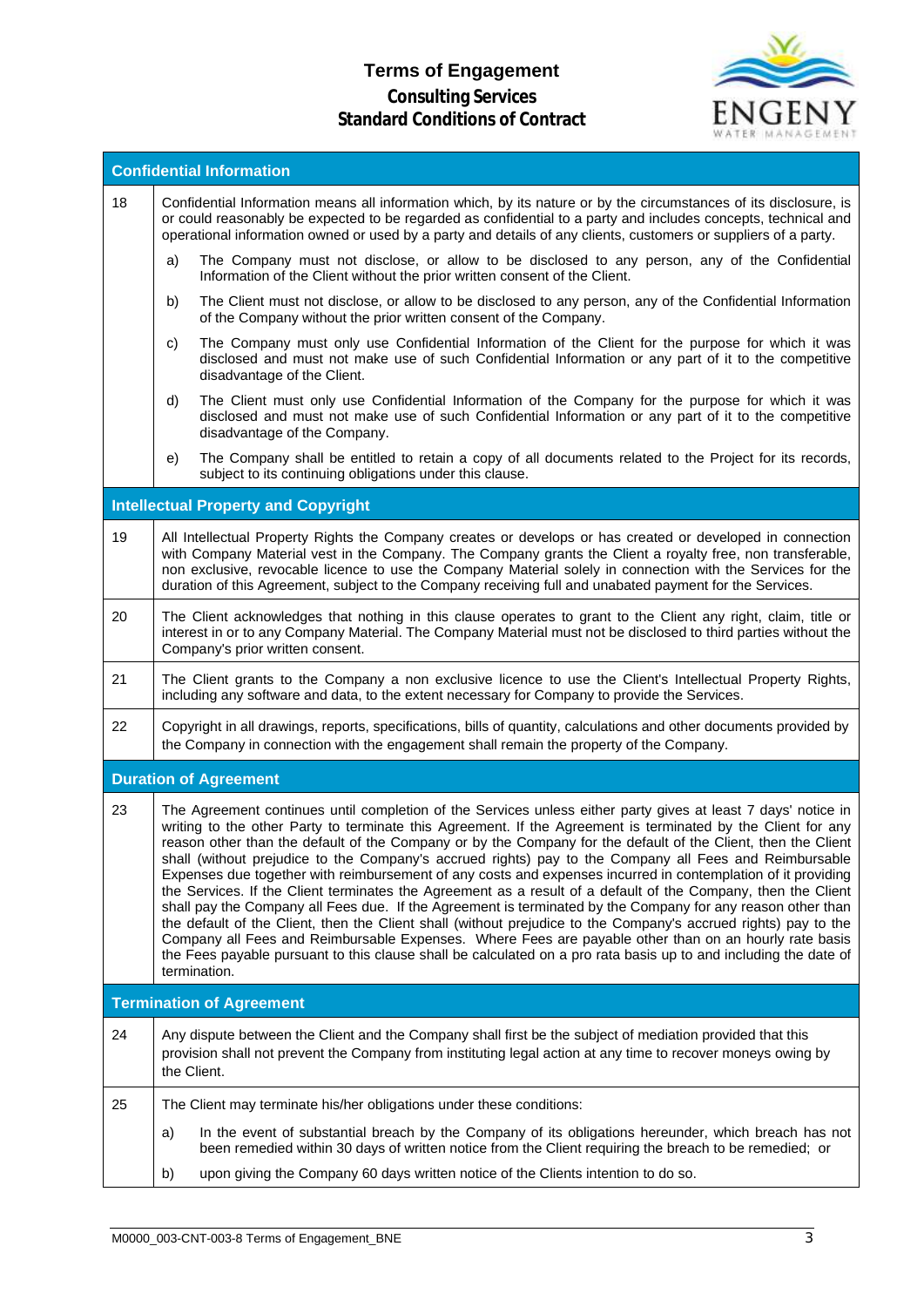# **Terms of Engagement**



| The Company may suspend or terminate its obligations under these conditions:                                                                                                                                                                                                                                                                                                                                                                                                                                                                                                          |  |  |  |  |
|---------------------------------------------------------------------------------------------------------------------------------------------------------------------------------------------------------------------------------------------------------------------------------------------------------------------------------------------------------------------------------------------------------------------------------------------------------------------------------------------------------------------------------------------------------------------------------------|--|--|--|--|
| in the event of monies payable to the Company hereunder being outstanding for more than 60 days;<br>a)                                                                                                                                                                                                                                                                                                                                                                                                                                                                                |  |  |  |  |
| b)<br>other substantial breach by the Client of his/her obligations hereunder, which breach has not been<br>remedied within 30 days of written notice from the Company requiring the breach to be remedied; or                                                                                                                                                                                                                                                                                                                                                                        |  |  |  |  |
| Upon giving the Client 60 days written notice of the Companies intention to do so.<br>C)                                                                                                                                                                                                                                                                                                                                                                                                                                                                                              |  |  |  |  |
| On termination of this Agreement, except where agreed otherwise by the parties, the Client must, at the<br>direction of the Company, destroy or return all Company material and associated documents of data associated<br>with the service.                                                                                                                                                                                                                                                                                                                                          |  |  |  |  |
| <b>Fees and Payment</b>                                                                                                                                                                                                                                                                                                                                                                                                                                                                                                                                                               |  |  |  |  |
| The Client agrees to pay to the Company the Fee and the Reimbursable Expenses as set out in the letter of<br>engagement.                                                                                                                                                                                                                                                                                                                                                                                                                                                              |  |  |  |  |
| The Companies fee is based on a project or consultancy duration as detailed in the proposal document and<br>letter of engagement. The Company reserves the right to claim for additional costs that may arise as a result of<br>delays outside of the Companies control. These costs may include redeployment or underutilization of<br>resources, additional project management and administration time and any additional costs associated with<br>resuming normal production on the project.                                                                                       |  |  |  |  |
| In addition to the Fee, the Client will be liable to pay an additional amount to reimburse the Company for the<br>Goods and Services Tax (GST) payable in respect of the supply of the Services under this Contract which s<br>lawfully required to be remitted by the Company.                                                                                                                                                                                                                                                                                                       |  |  |  |  |
| All monies payable by the Client to the Company are due from the Client within 14 days of the date printed on<br>the Company's invoice.                                                                                                                                                                                                                                                                                                                                                                                                                                               |  |  |  |  |
| If the Client does not pay the amount of the invoice when it is due the Company is entitled to:                                                                                                                                                                                                                                                                                                                                                                                                                                                                                       |  |  |  |  |
| charge interest to the Client at the rate of 3% per month from the due date of the invoice until the date of<br>a)<br>payment in full; and                                                                                                                                                                                                                                                                                                                                                                                                                                            |  |  |  |  |
| suspend the provision of the Services until the date of payment in full;<br>b)                                                                                                                                                                                                                                                                                                                                                                                                                                                                                                        |  |  |  |  |
| C)<br>engage the services of a debt collection agency to recover the full amount of invoices outstanding. All<br>costs, fees, charges and commissions incurred in recovering the debt are to be paid in full by the client.                                                                                                                                                                                                                                                                                                                                                           |  |  |  |  |
| If the Client disputes any part of any invoice submitted by the company, the dispute must be raised within 14<br>days of the issue date of the invoice. If no dispute is raised in this time the invoice is deemed to be acceptable<br>to the client. If the Client disputes any part of any invoice submitted by the Company, the Client must pay the<br>undisputed balance in full. In the event that any part of a disputed amount is subsequently agreed or<br>determined to be due, the Client must pay the amount withheld together with any interest as may be<br>appropriate. |  |  |  |  |
| <b>No Assignment</b>                                                                                                                                                                                                                                                                                                                                                                                                                                                                                                                                                                  |  |  |  |  |
| Neither party may assign, transfer or sublet any obligation under these conditions without the written consent of<br>the other. Unless stated in writing to the contrary, no assignment, transfer or subletting shall release the<br>assignor from any obligation under these conditions.                                                                                                                                                                                                                                                                                             |  |  |  |  |
| <b>Severance</b>                                                                                                                                                                                                                                                                                                                                                                                                                                                                                                                                                                      |  |  |  |  |
| If any part of the Agreement is contrary to law, it will not affect the enforceability of other provisions, or parts of<br>provisions.                                                                                                                                                                                                                                                                                                                                                                                                                                                |  |  |  |  |
| <b>Relevant Law and Jurisdiction</b>                                                                                                                                                                                                                                                                                                                                                                                                                                                                                                                                                  |  |  |  |  |
| The Services to be performed pursuant to the Agreement will be performed in accordance with the Relevant<br>Law. The Relevant Law is Queensland.                                                                                                                                                                                                                                                                                                                                                                                                                                      |  |  |  |  |
| The Courts of the Relevant Jurisdiction have non-exclusive jurisdiction to resolve any dispute arising out of this<br>Agreement or the performance of the Services unless the parties otherwise agree in writing to an alternative<br>dispute resolution procedure. The Relevant Jurisdiction is Queensland.                                                                                                                                                                                                                                                                          |  |  |  |  |
|                                                                                                                                                                                                                                                                                                                                                                                                                                                                                                                                                                                       |  |  |  |  |